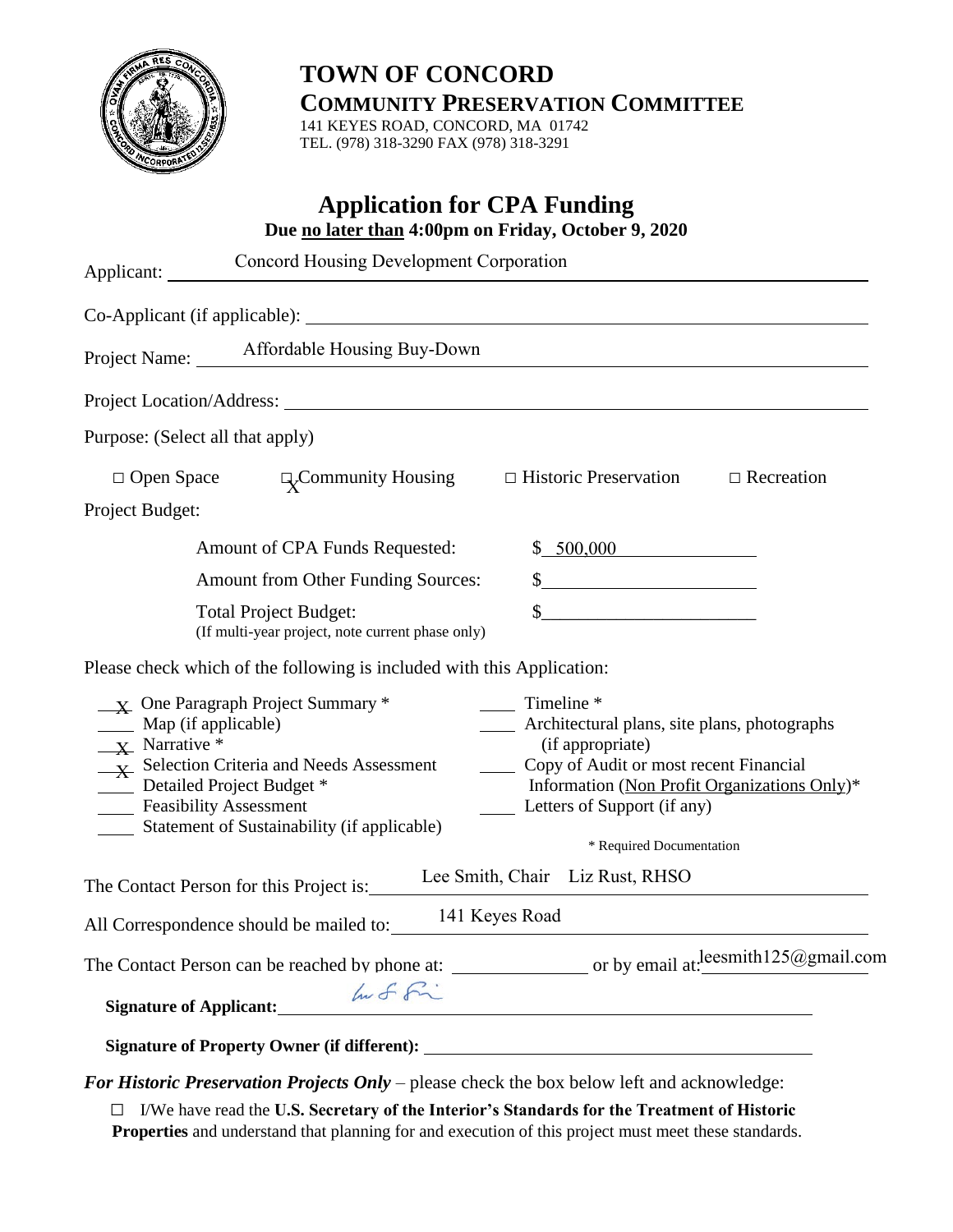### **Brief Project Summary**

The CHDC requests funding for a Buydown Program to create at least one unit of affordable housing through the buydown or conversion of existing market rate unrestricted housing, to restricted affordable housing. This request for \$500,000 of CPA funds from the Community Housing category meets many of the CPC guidelines for community housing and prior town planning strategies and will enable the CHDC to preserve existing housing stock while providing housing to an income-eligible household with long-term affordability restrictions when the opportunity presents itself.

### **Narrative**

The 'buy-down' strategy is not a new to housing strategy for Concord. It is an identified strategy in the 2015 Housing Production Plan, part of the 2018 Envision Concord Comprehensive Plan, and a specific CPC criterion for Community Housing. A buy-down program can preserve existing housing, to counter (for this one home) the trend towards demolition of smaller single-family homes while creating affordable housing opportunities for eligible households.

A buy-down strategy requires available funds, to be able to act nimbly when the opportunity presents itself. Generally, there is not time to await Town Meeting approval. It is important to have funds appropriated for this purpose ahead of time.

The CHDC has recently sponsored a buydown home. In 2019, the CHDC facilitated the purchase of a single-family home on Main Street, with previously appropriated funds from the CPA. These were joined with contributions from the Concord Housing Foundation, the Town (from previously appropriate funds from free cash), and the CHDC. This project is moving forward to create two units of housing with Greater Lowell Habitat for Humanity.

Another potential use for Buydown funds is to preserve any units with expiring deed restrictions should they come up for resale. There are a few homeownership units in Concord with deed restrictions that will expire upon resale if not preserved with buy-down funds. The timing of this sort of transaction is unclear (the recent ones occurring 2008, 2009, 2010, 2012) and it is important to have funds available if needed.

The amount of funding required for each buydown units, equates to the market price of the home, plus transaction costs and necessary repairs, less the proceeds of sale to an eligible purchaser. For example:

- Market Price: \$650,000
- Transaction Costs: \$ 50,000
- Proceeds to Eligible Purchaser: \$300,000
- Subsidy needed:  $$400,000$

This is an example only as each property will be different, so the details will vary. Note that the CPA funds will be reserved for the approved use, so any unused funds remain with the CPA.

The CHDC is a separate 501c3 entity from the Town. While the CHDC has a modest bank account, funded from its development of Lalli Woods in 2010), the CHDC has no source of revenue. The CHDC funds its Small Grants Program from its account, as well as its cost to operate. The CHDC has no funds to contribute to a buy-down transaction, but can utilize its organizational structure to purchase, hold, renovate and sell real estate outside the municipal procurement process. In the future, this sort of request might be sponsored by the affordable housing trust, once seated.

With funds appropriated, the CHDC will be open to housing opportunities for buy-down. Using the Main Street project as an example of the timeline, the opportunity first became available in February, and the CHDC completed the purchase in August, with a few months of back-and-forth with the owner in the beginning.